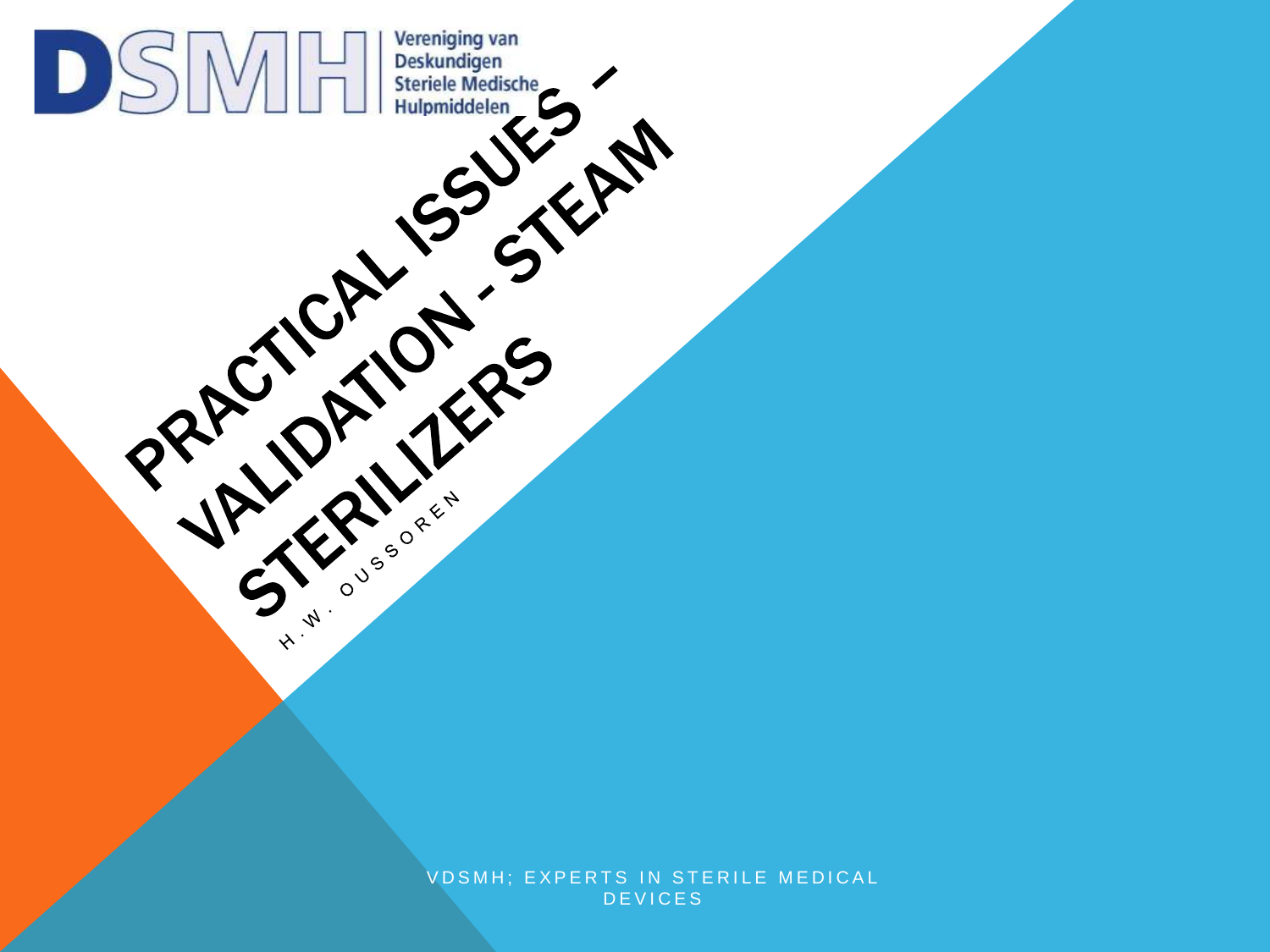# **Thank you**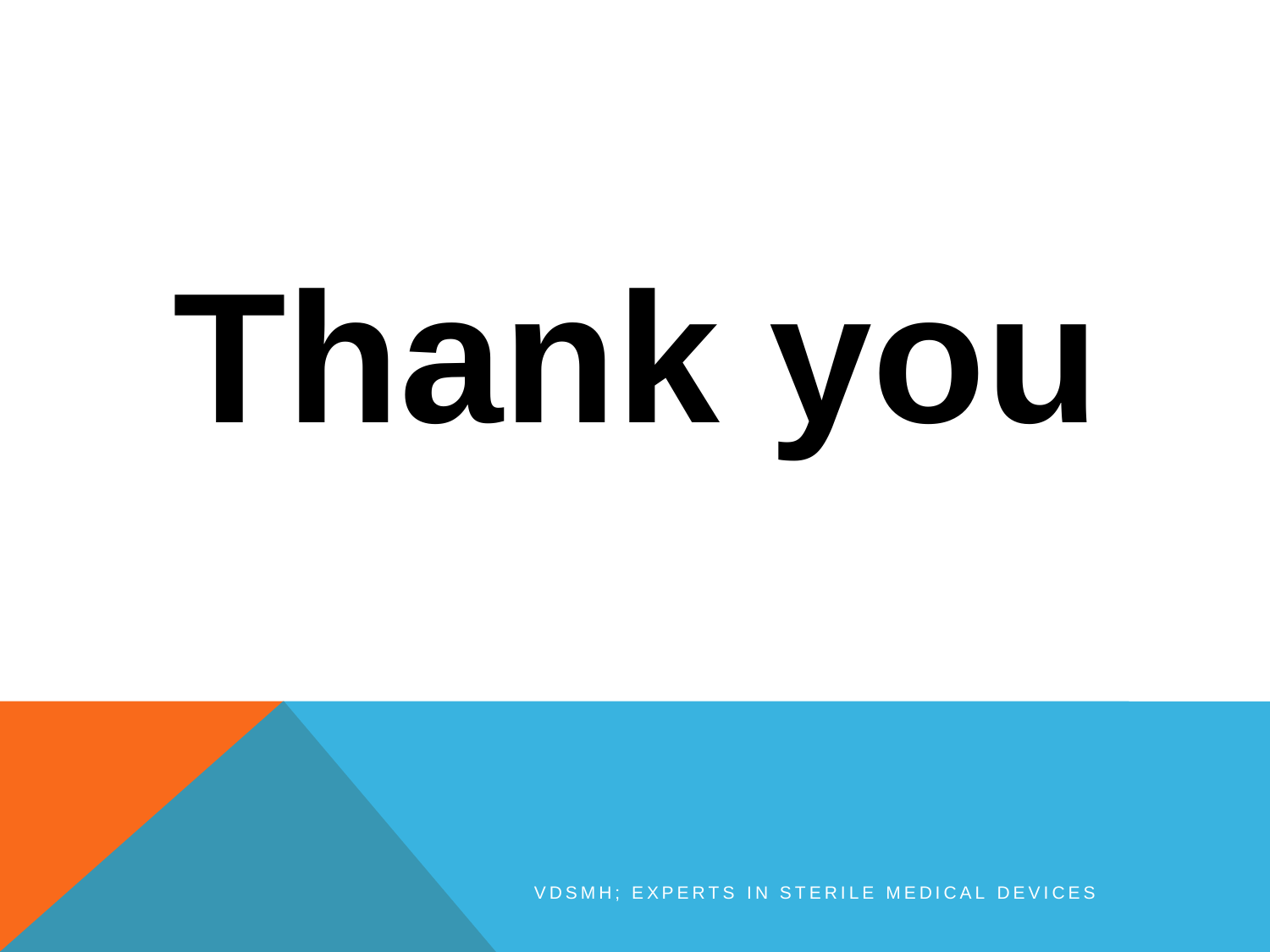## APRIL 5TH 2012



• **Bout is senteced to 25 years in prison for smuggling weapons** • **Sky news admits illegaly hacking emails belonging to members of** 

• **Most wanted British criminal was caught in Amsterdam**

• **Enquette from the RIVM to the Dutch hospitals regarding the validation of steam sterilizers**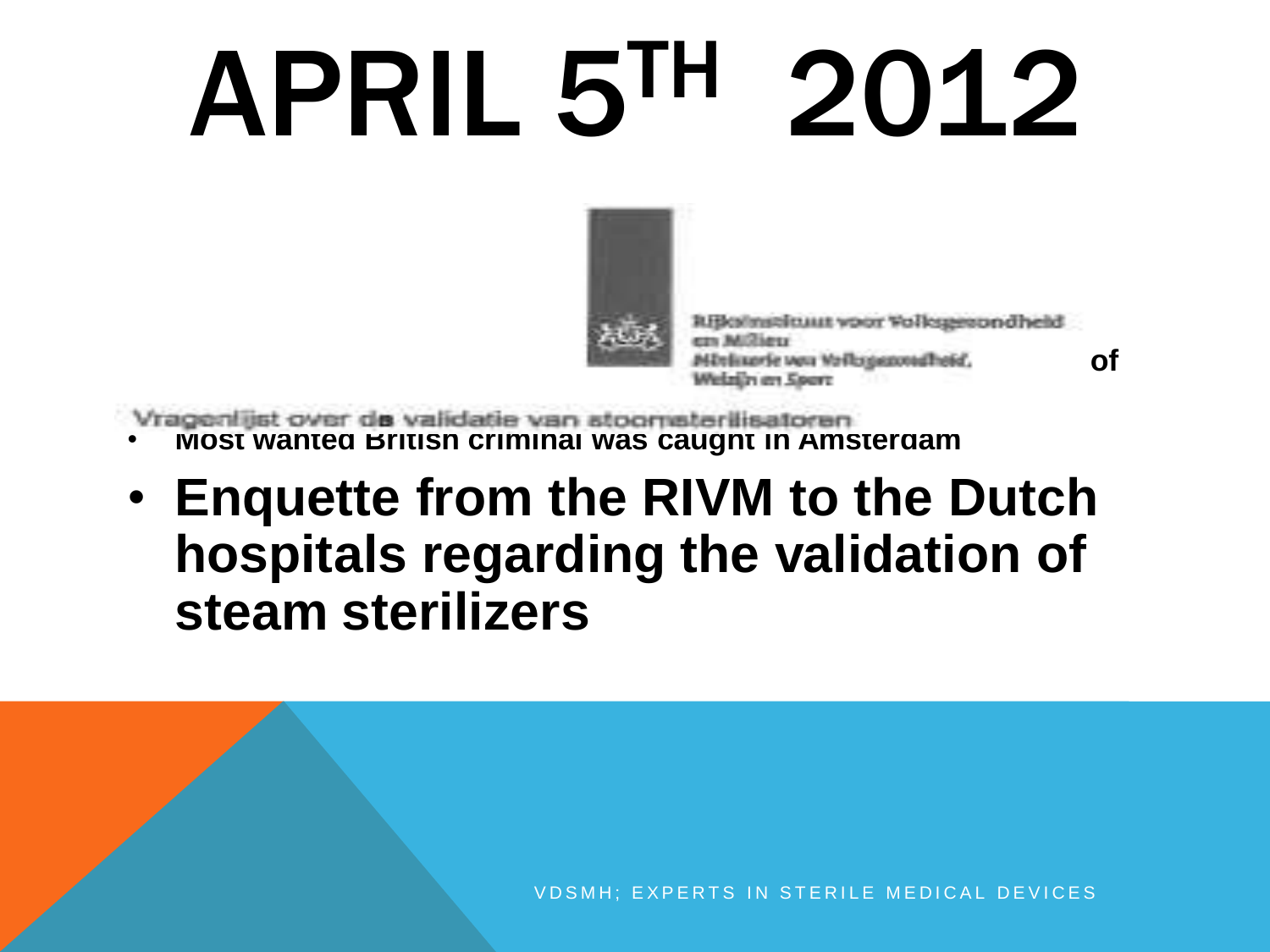#### AVERAGE REACTIONS













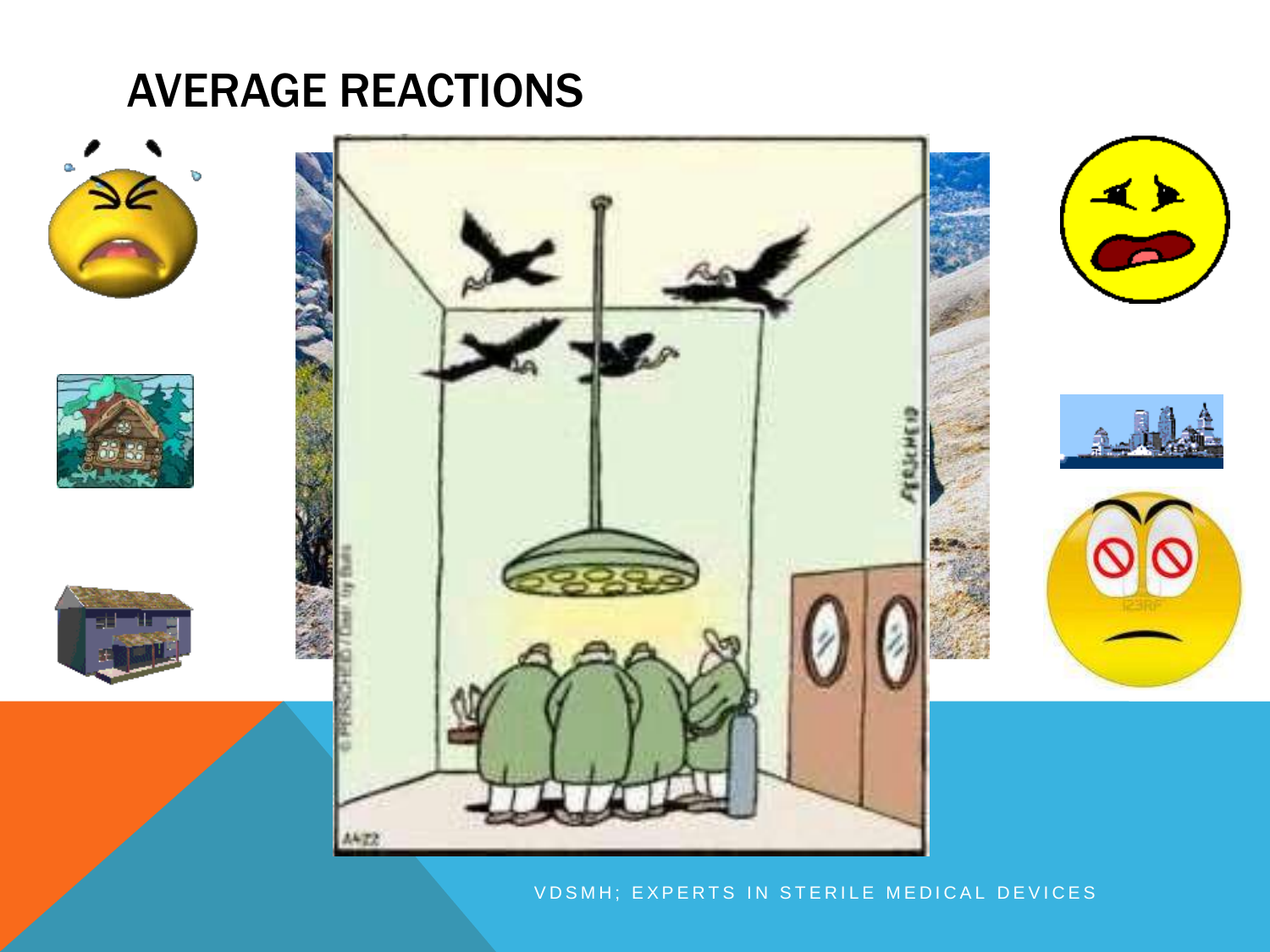## FEBRUARI 28TH 2014

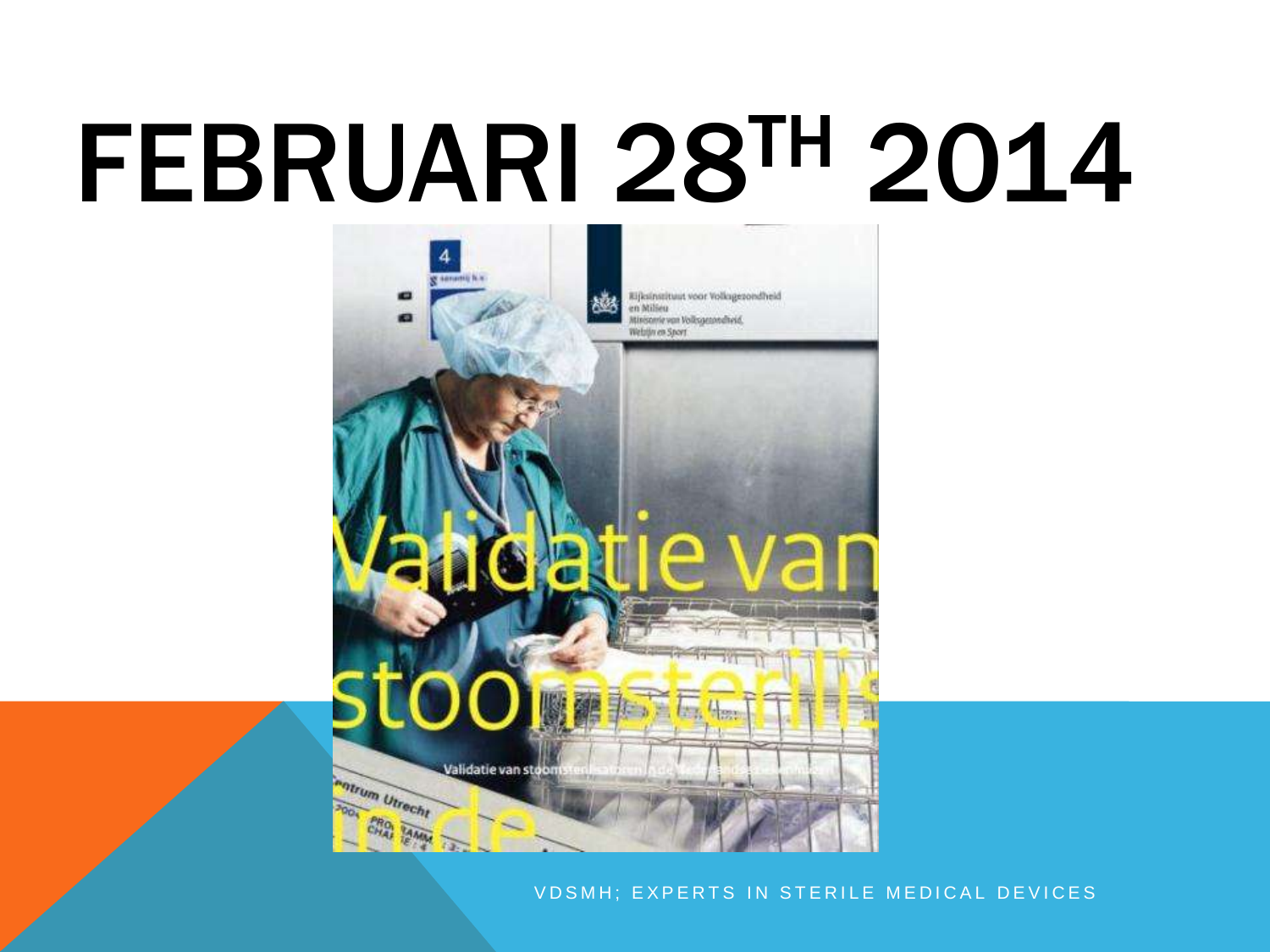## 28 FEBRUARI 2014

### **Report**

- **68 pages**
- **4 empty pages -> 64 pages left to read**
- **12 pages supplemants -> 52 pages left to read**

### **76.47%**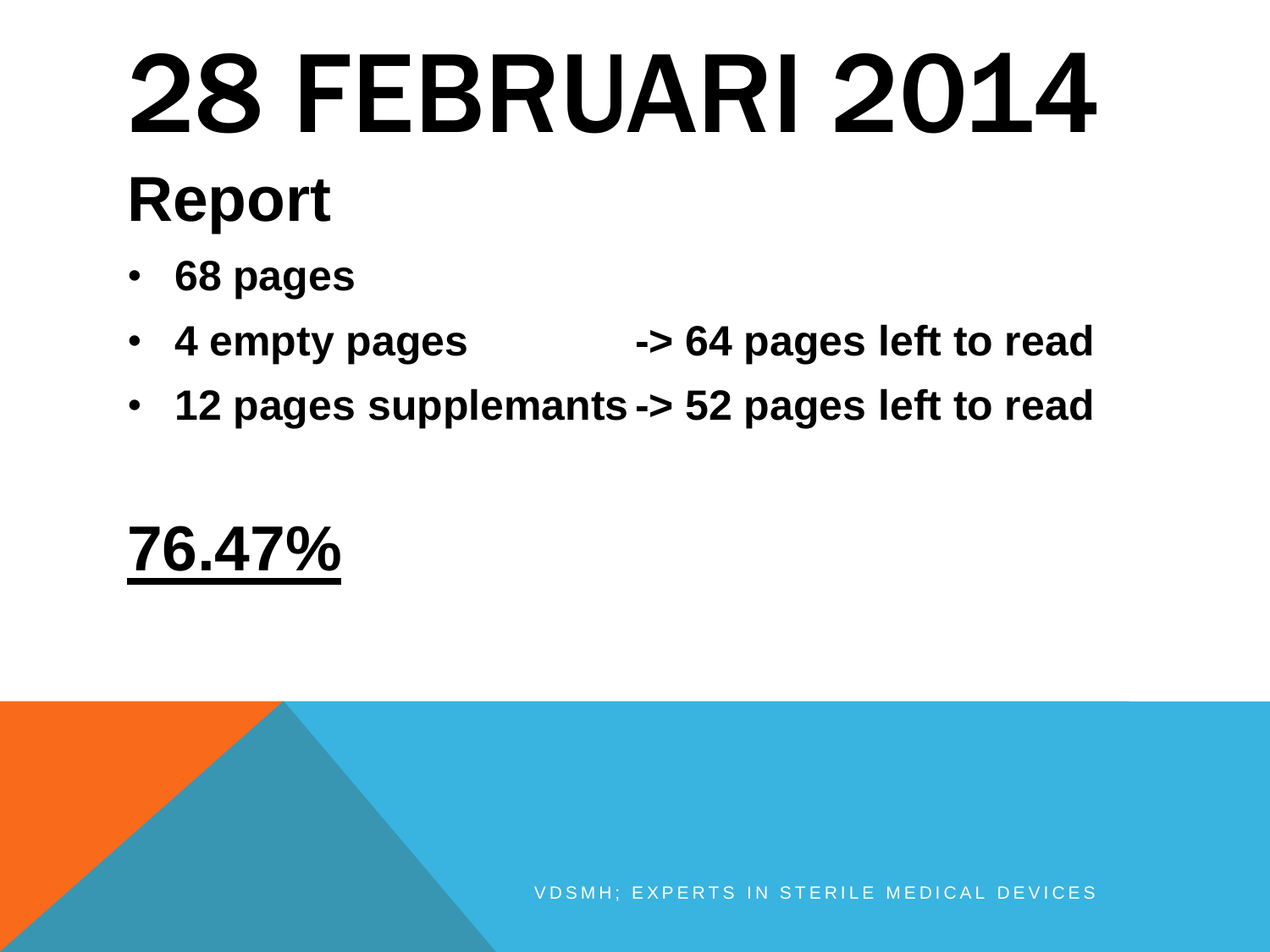### STAKEHOLDERS

- **Directors of the hospitals**
- **Experts in sterile medical devices**
- **Manager CSSD departments**
- **Manager operating theatres**
- **Validation companies**
- **Manufacturers of steam sterilizers**
- **Hospital Employees**
- **Patients**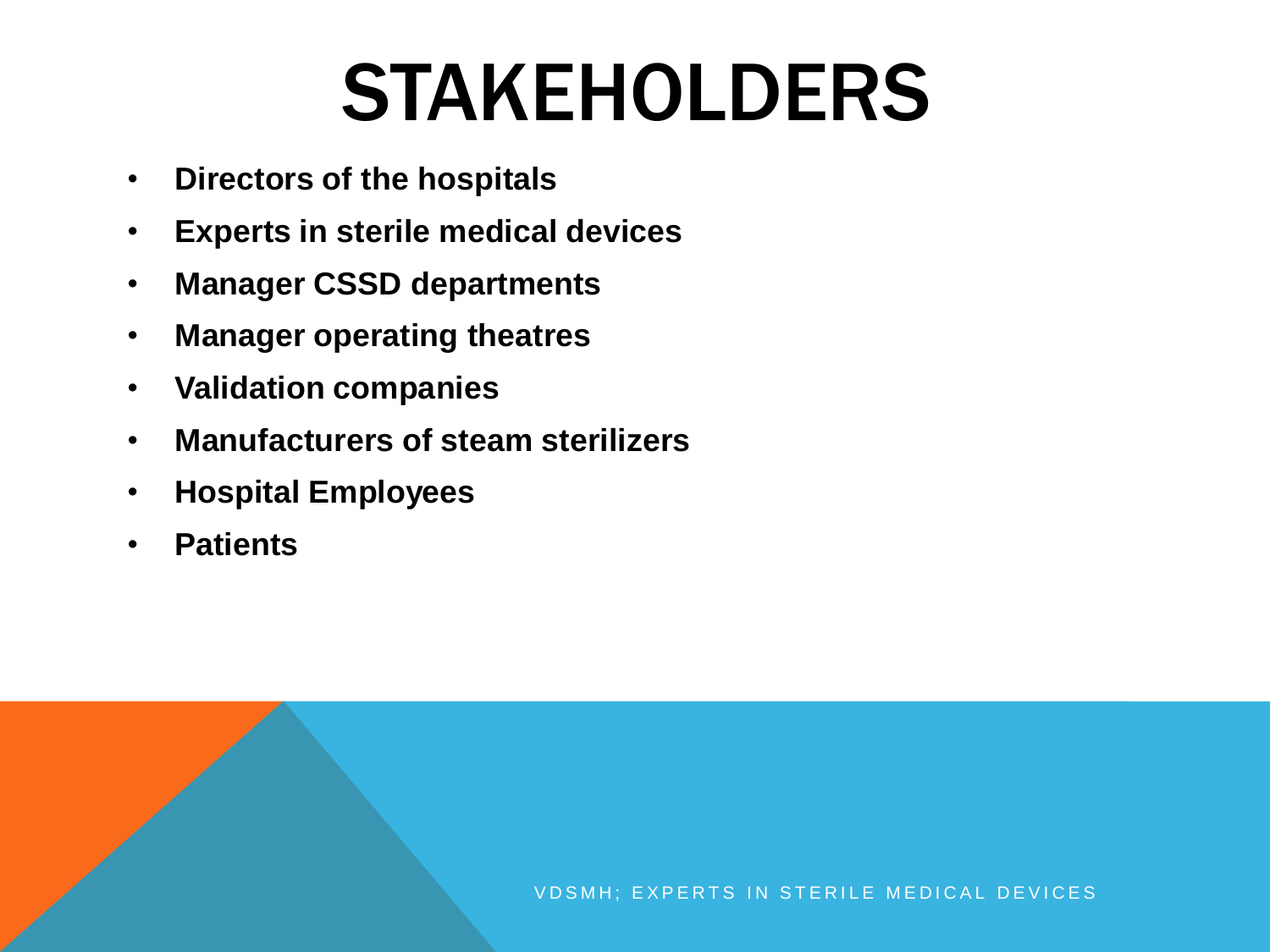### CONCLUSIONS

• **Missing detailed Set of Recruirement for the validation**

**not clear what can be expected from the validation companies**

**not clear how to report the results of the validation**

**not clear how to interprate the results of the validation**

- **Shortcomings in the introduction of newly introduced medical devices in the hospital**
- **Not always using the correct and most recent, both national and international, standards**
- **Using no longer existing or outdated Standards**
- **Selection of the load to be validated**
- **Not making use of the results from the validation report approving the processes**
- **Not clear where the temperature sensors are located during the validation**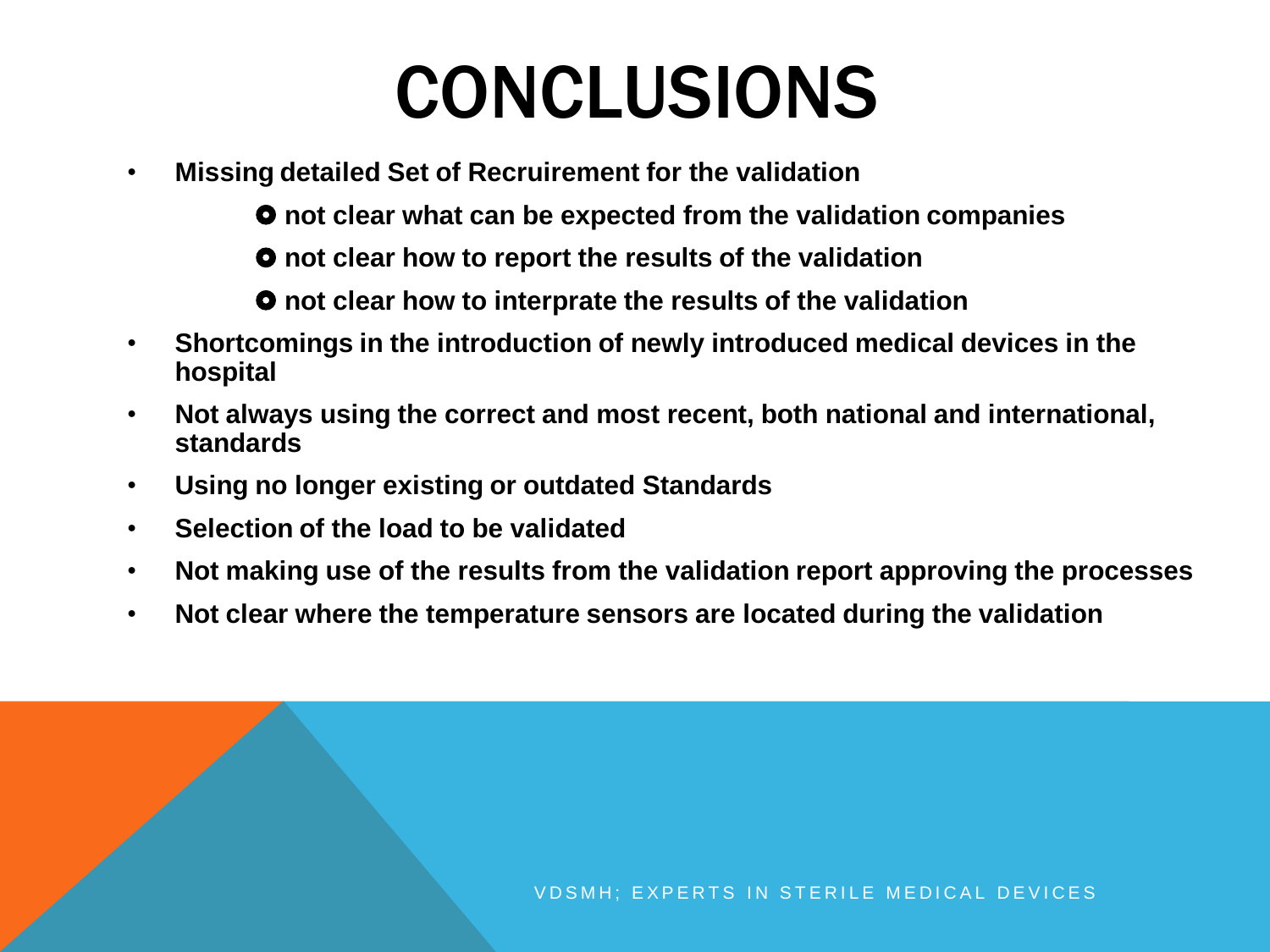#### APLLICABLE STANDARDS

#### **Standard NEN-EN-ISO 17665-1**

**Discribes what needs to be put in writing regarding:**

- **sterilizer**
- **sterilization process**
- **products that need to be sterilized**

**Guideline D6103 b (Very usefull Dutch ad-onn!!)**

**States demands for:**

- **performed measurements**
- **performed test**
- **required criteria**







V D S M H ; E X P E R T S IN S T E R I L E M E D I C A L D E V I C E S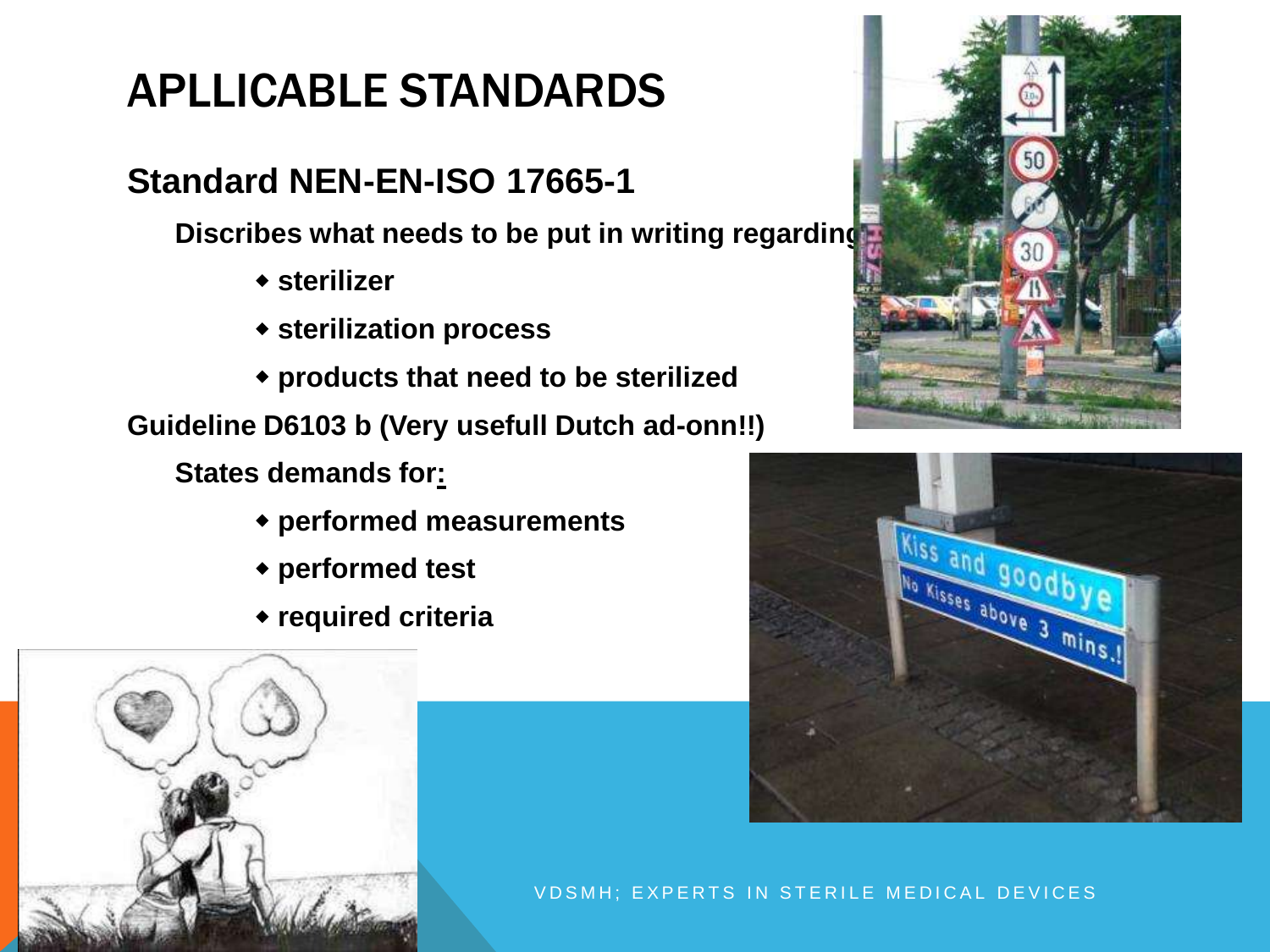#### VALIDATION LOAD

- **Various ways of loading the sterilizer**
- **Various ways of packaging medical devices**
- **Various products which resemble worst case load**
- **Adjusted (when applicable) in relation to the previous validation and newly bought reusable medical devices**
- **Load belongs to the sterilizationprogramm (121°C of 134°C)**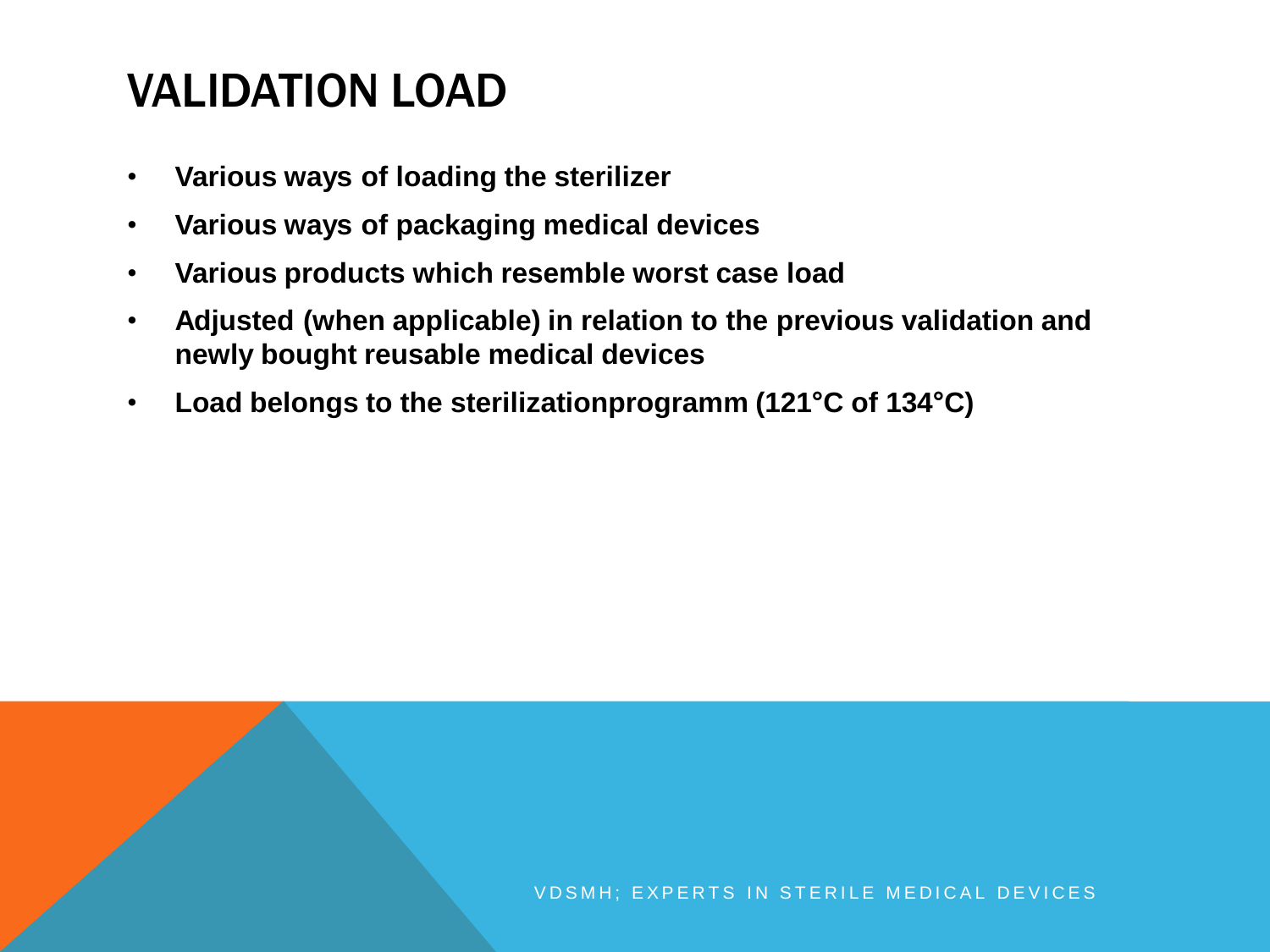#### ADVISE FOR THE RIVM

- **Involve, while preparing the poll and the investigation, the professional assocations**
- **Keep us alert and posted!!**



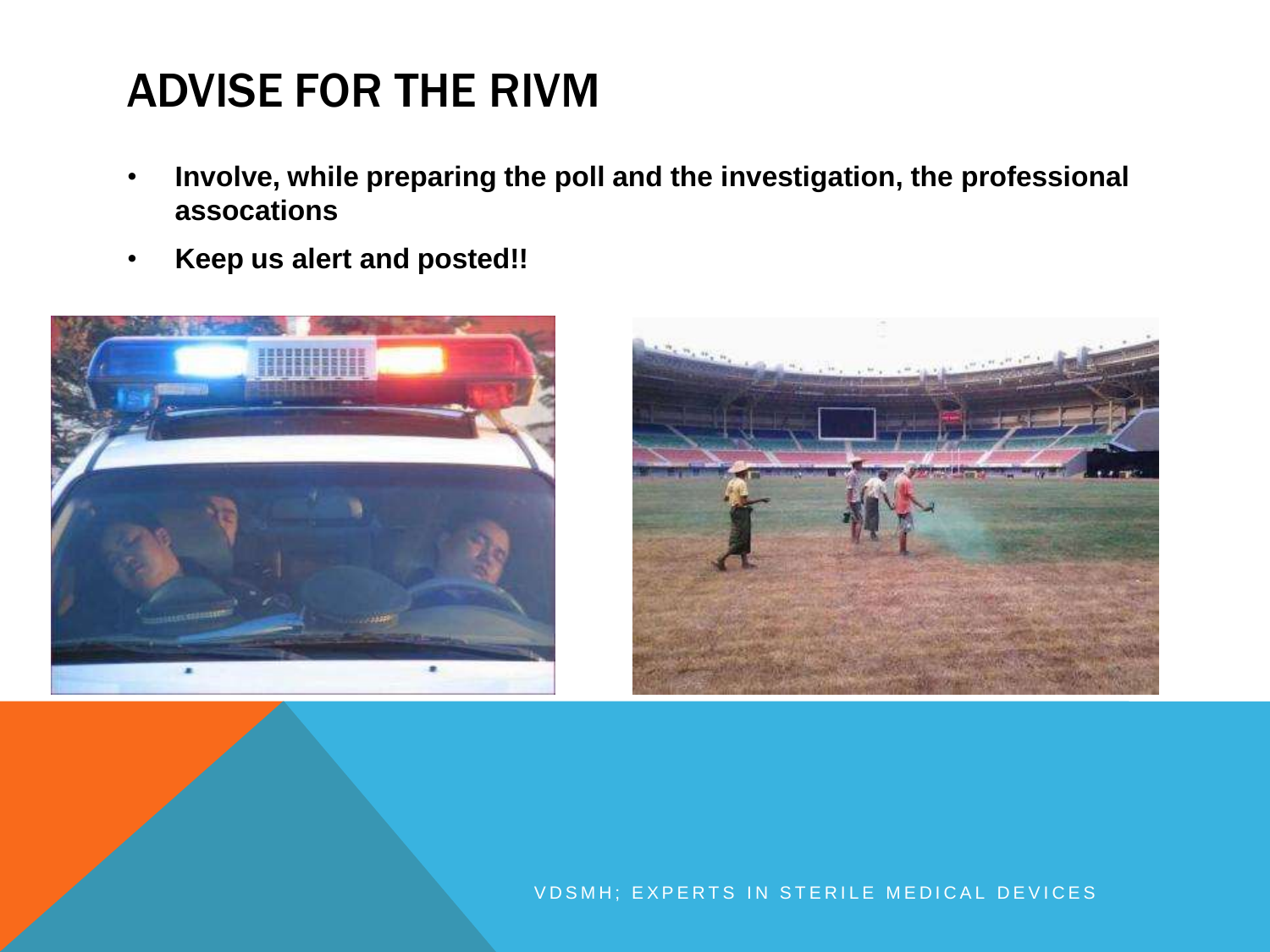#### ADVISE FOR MANUFACTURERS OF STEAM **STERILIZERS**

- **Make sure that the specifications for the processes of the delivered steam sterilizer are**
	- **Describing the sterilization process and the relation with the typetest and the CE mark**
	- **Allowed tolerances**
	- **Specify the process parameters that can generate an error**
	- **Why the specifications are what they are**
	- **Based on specific loads**
	- **What can be sterilized and what can't be sterlized in this steam sterilizer**
- **Send these specifications pro-active to the customers**
- **Better safe then sorry**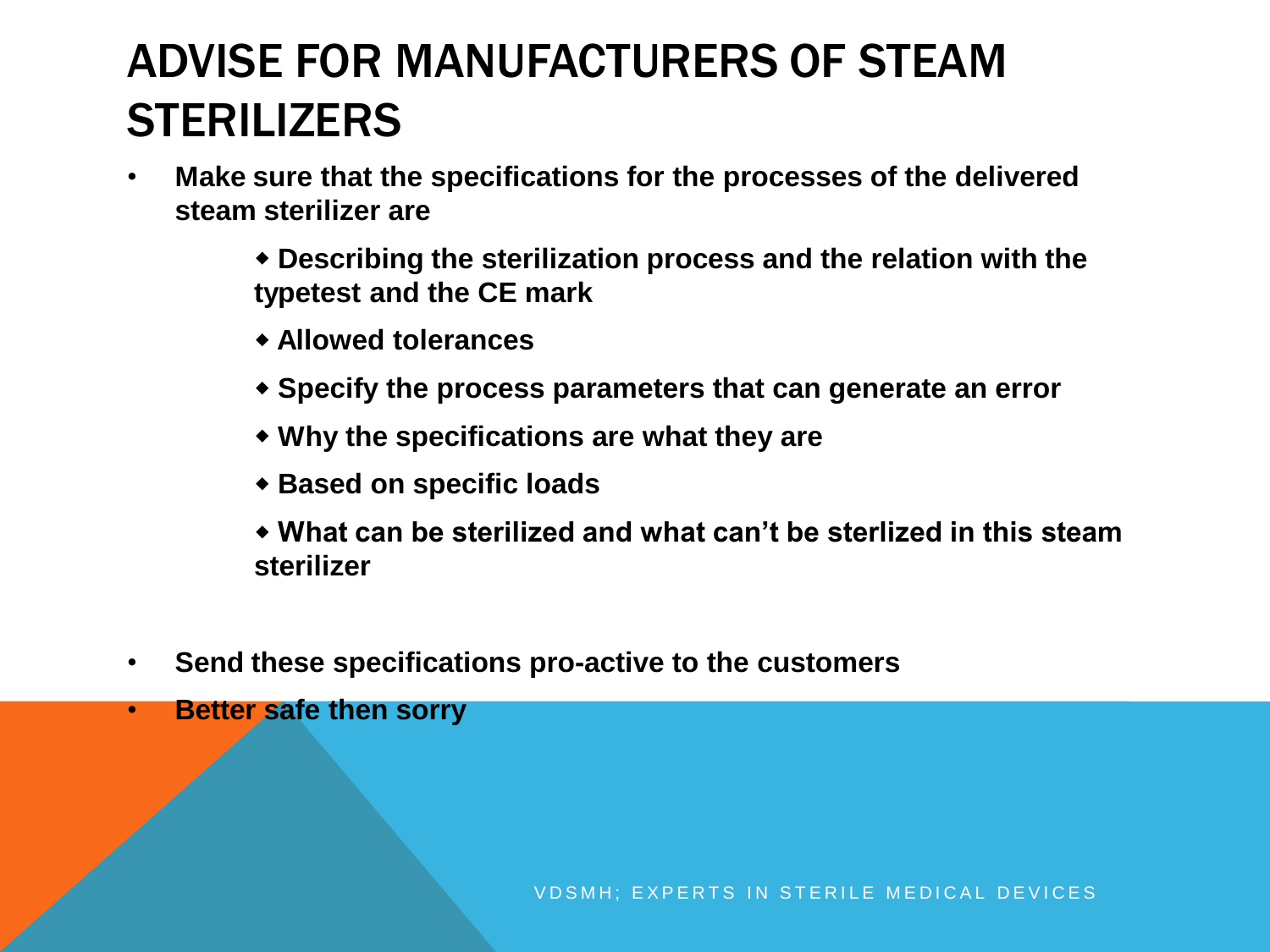#### ADVISE FOR THE VALIDATING COMPANIES 1/2

- **Take your responsibility!!**
- **Quality mark**
- **Take the role as an advisor because you are the expertl!!**
- **Produce reports that are clear, easy to read and applicable to the standards**
- **Base your conclusions on the right data**
- **Take yourself serious and pay a lot of attention to the report (no copy/paste)**
- **Make sure your knowledge is up to date**
	- **meet and use the right standards**
	- **measurements performed meet the standards**
	- **evaluate the results of the measurements in the correct way**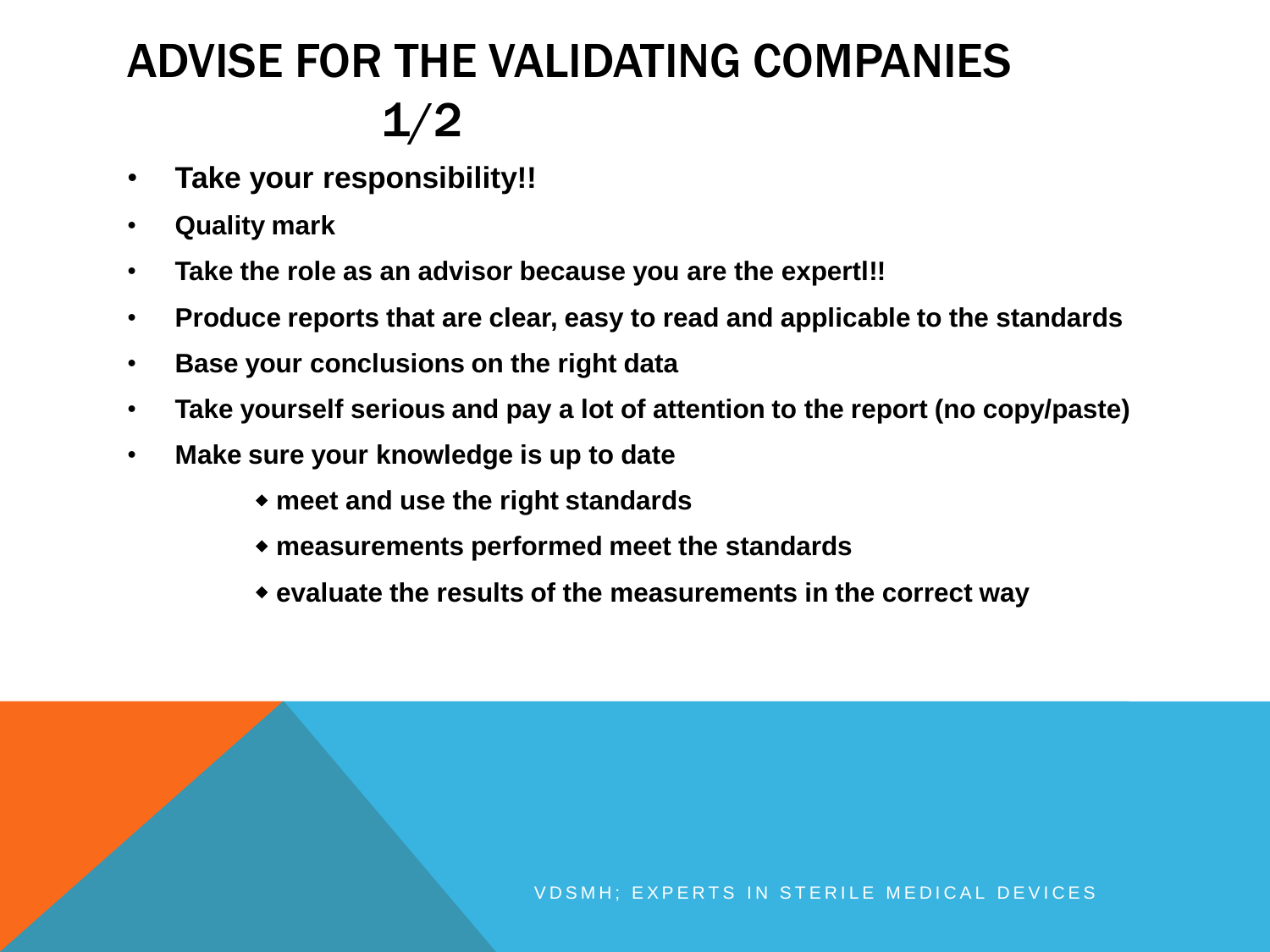#### ADVISE FOR THE VALIDATING COMPANIES 2/2

- **Write your report clearly with a usable advise and discuss this with your customer**
- **Make sure your evaluation of the results is founded**
- **Make sure that the EXACT location of the temperature sensors are described in your report. (photos and numbers)**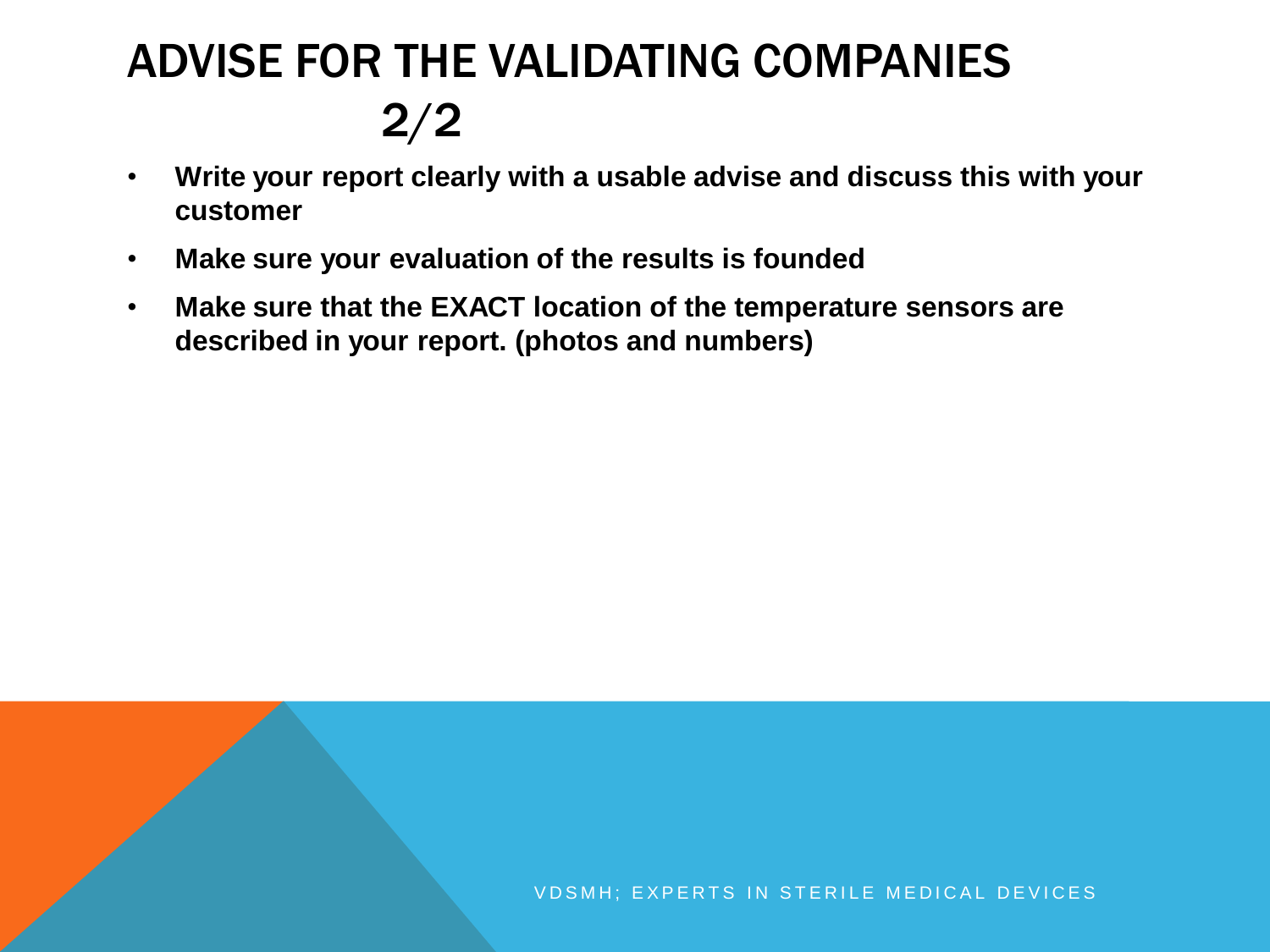#### ADVISE FOR THE MANAGER OF THE CSSD DEPARTMENTS

- **Take your responsibility!!**
- **Accept no new medical devices without the correct documentation**
- **Keep track of new medical devices for the next validation**
- **Make sure that you are involved in:**
	- **Drafting of the set of requirements**
	- **Determining the validation load**
	- **Discussing the results of the validation report**
- **Make sure your knowledge is up to date**
- **Make sure that there is a trendanalysis from the daily processes of your steam sterilizers**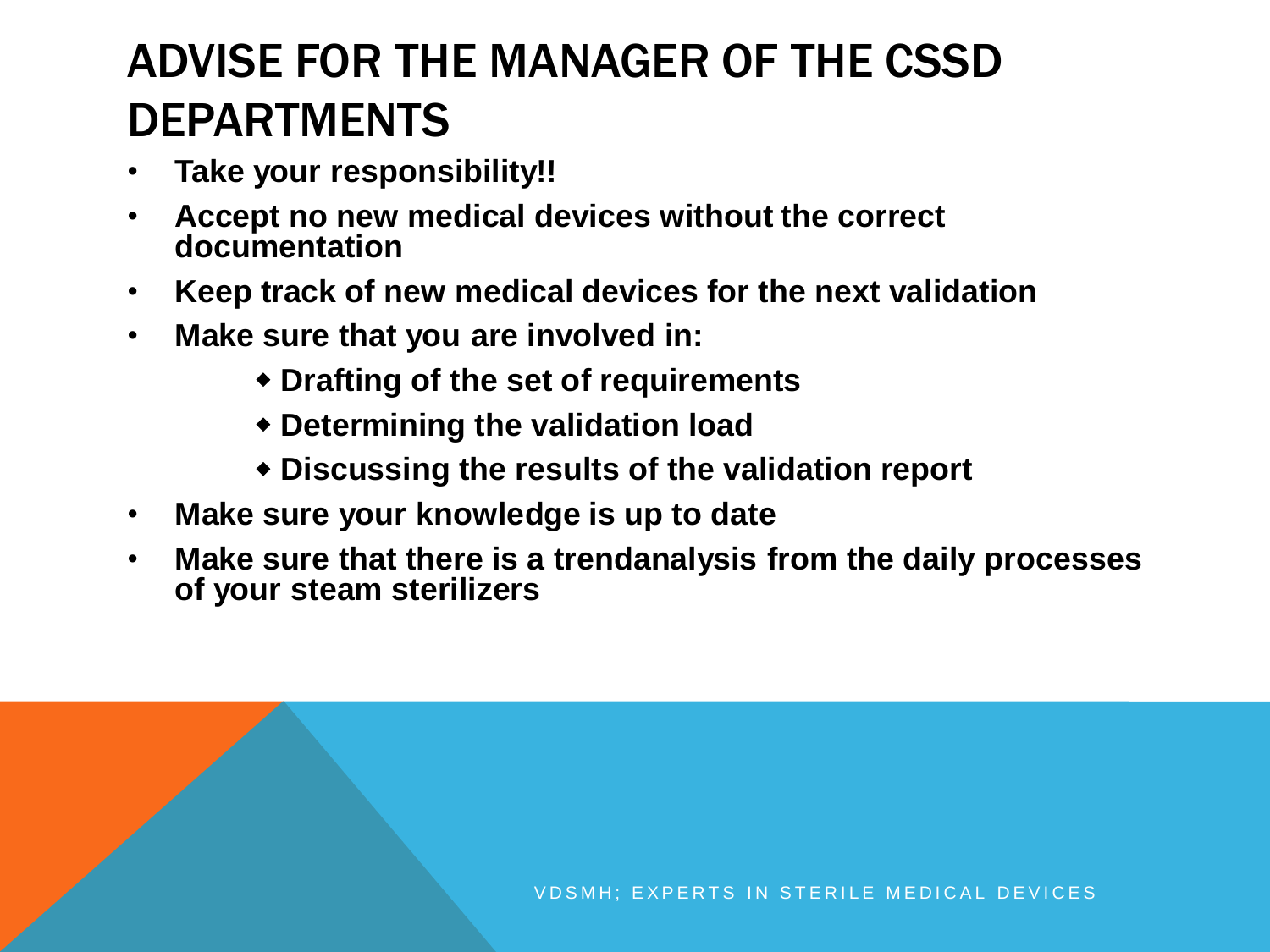#### ADVISE FOR THE EXPERTS IN STERILE MEDICAL DEVICES 1/3

- **Take your responsibility!!**
- **Use the assessment criteria for reusable medical devices from the VDSMH as a tool to set up the medical device file of an instrument ( ISO 17664)**
- **Make sure that in the purchasing process of new medical devices your decision is included in the the actual purchase. Assessment by the expert in sterile medical devices MUST be a knock out criteria.**
- **Assess your own competences and, if necessary, make sure you get the right education to keep you up to date**
- **Decide which medical devices must be in the validation load, together with the manager of the CSSD department and your validation company**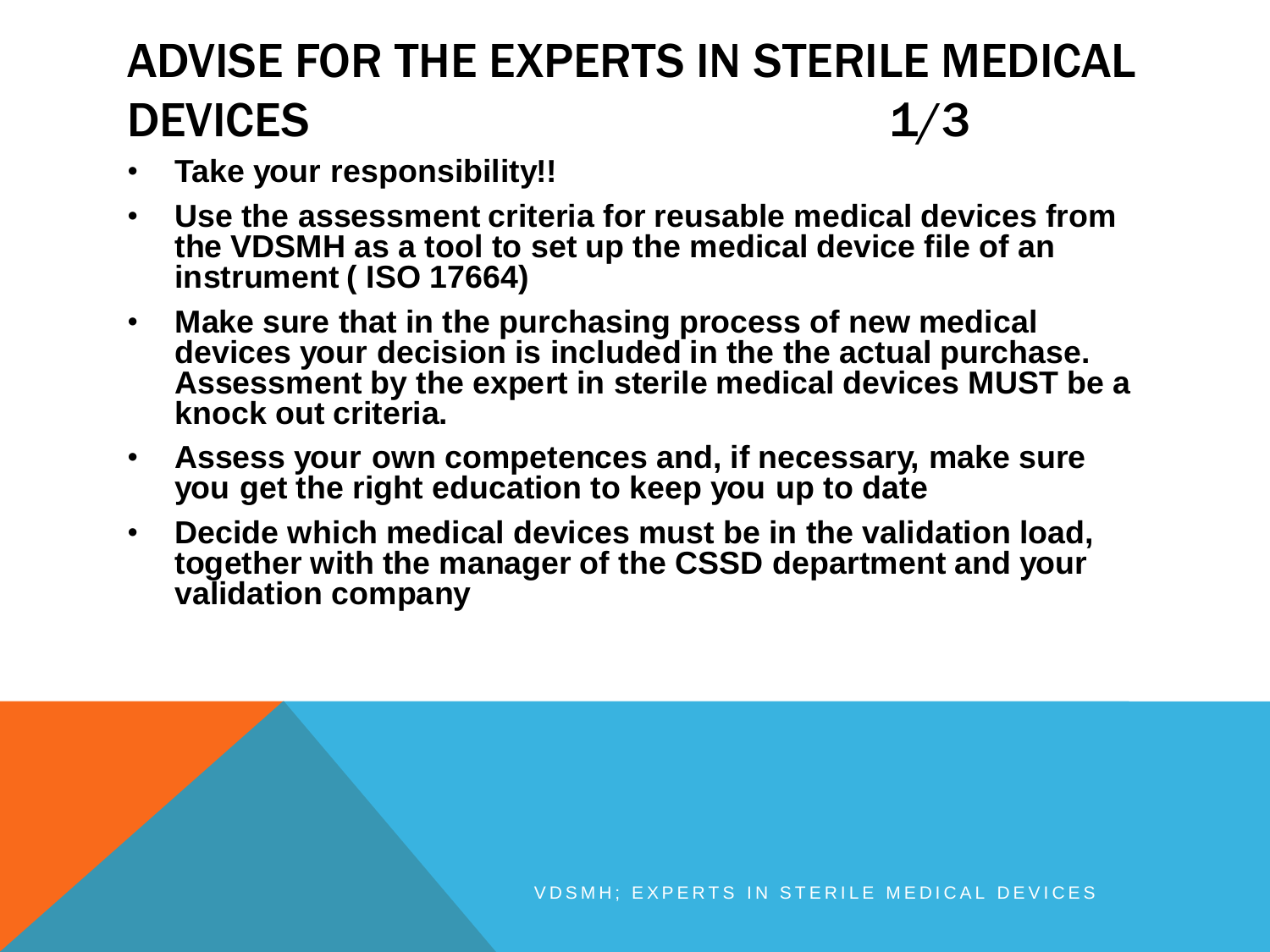#### ADVISE FOR THE EXPERTS IN STERILE MEDICAL DEVICES 2/3

- **Take the initiative to set up the requirements, together with the manager of the CSSD department and the validation company**
- **Assess together with these people if this set of requirements:**
	- **complies to the standards**
	- **will produce a clear output: understandable**
	- **will produce a usefull output: actions**
- **Know the steam quality in your hospital**
	- **physical aspects (concentration NCG, overheating, dryness)**
	- **chemical apsects**
- **Pay attention to the sterilization process of instruments with a lumen and with plastics, together with the producer of the steam sterilizer and instument manufacturer**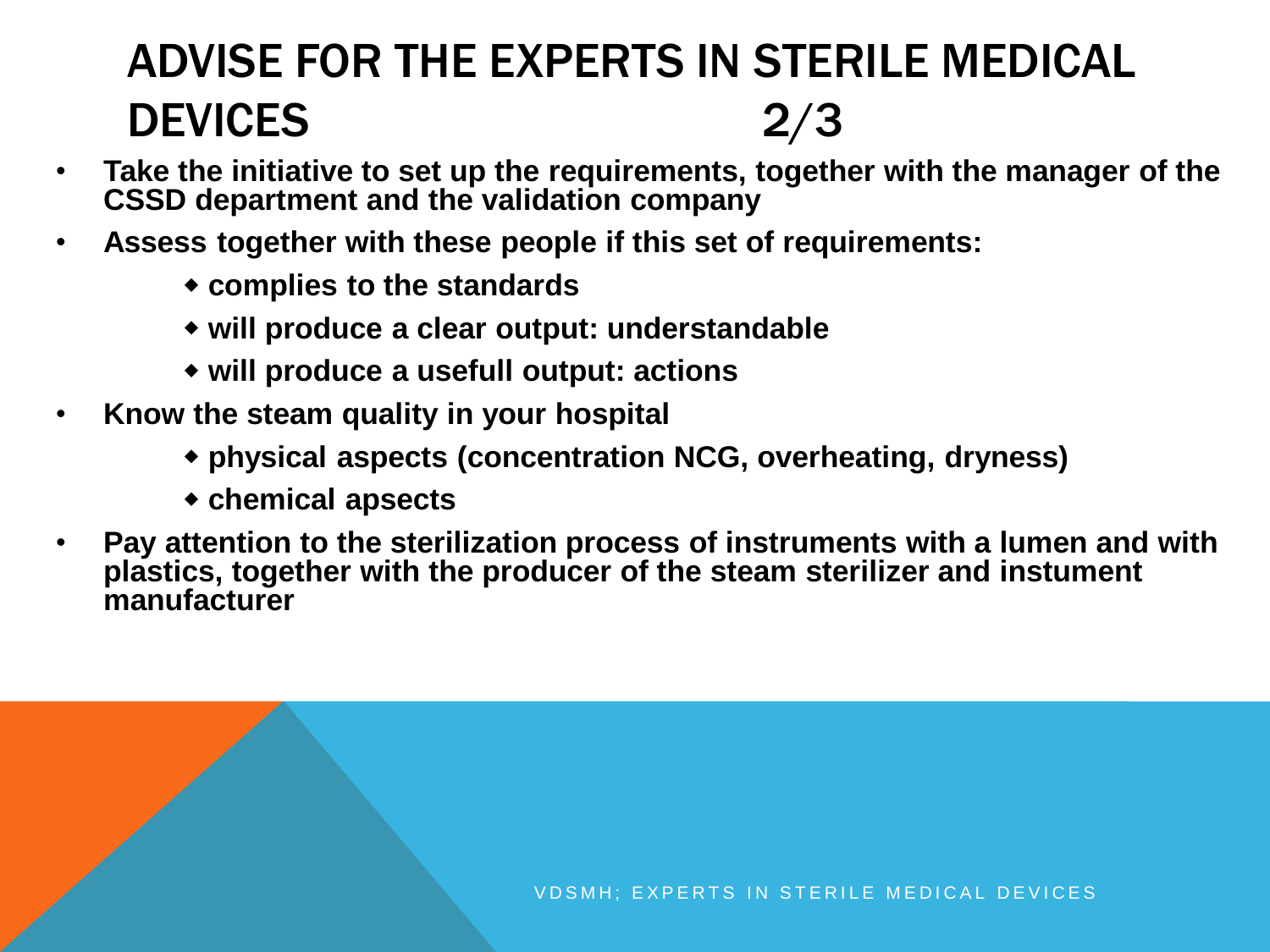#### ADVISE FOR THE EXPERTS IN STERILE MEDICAL DEVICES 3/3

- **Make sure you have a procedure to release your steam sterilizer which complies to the standards**
- **The RIVM advises to replace the empty chamber validation for a chamber validation with a minimum load. Together with the 50% and the 100% load tests this should be enough to check if your steam sterilizer complies to the standards. I think this opinion is open for discussion**
- **Take a close look to every part of the machine but don't forget to also keep an eye on the system as one**

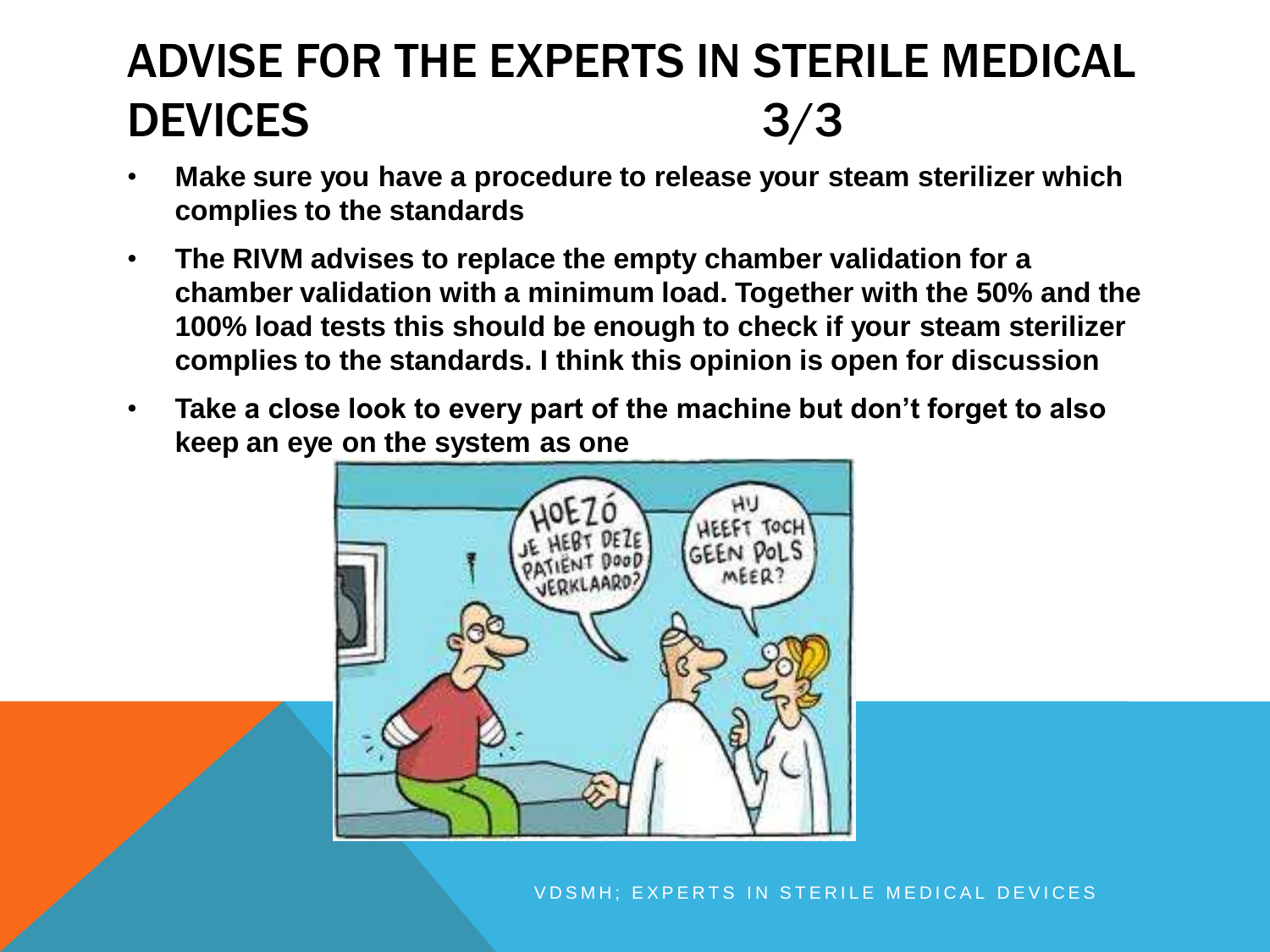### TAKE HOME MESSAGE

- **Know your competences and make sure that, if necessary, you will get the right and proper education**
- **Start a taskforce which**
	- Clarifies the standards
	- Makes the standards usable and easy to be used
	- Create a step by step validation plan
- **Use the competences of everyone involved: don't do it all on your own!**



"It's a pity you're not having an appendix  $E_VICES$ operation - I'm rather good at that !! "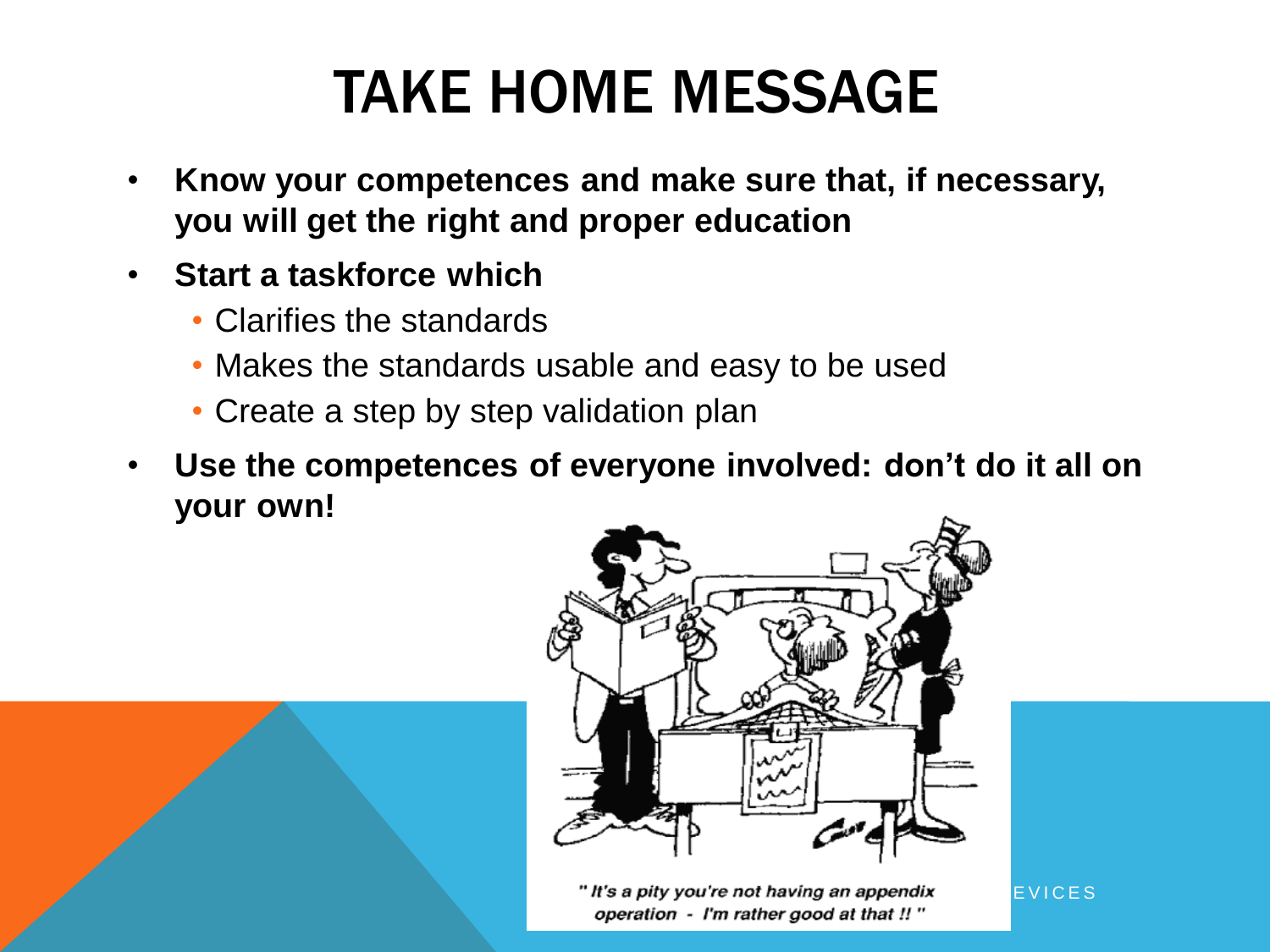## **Thank you for your attention**